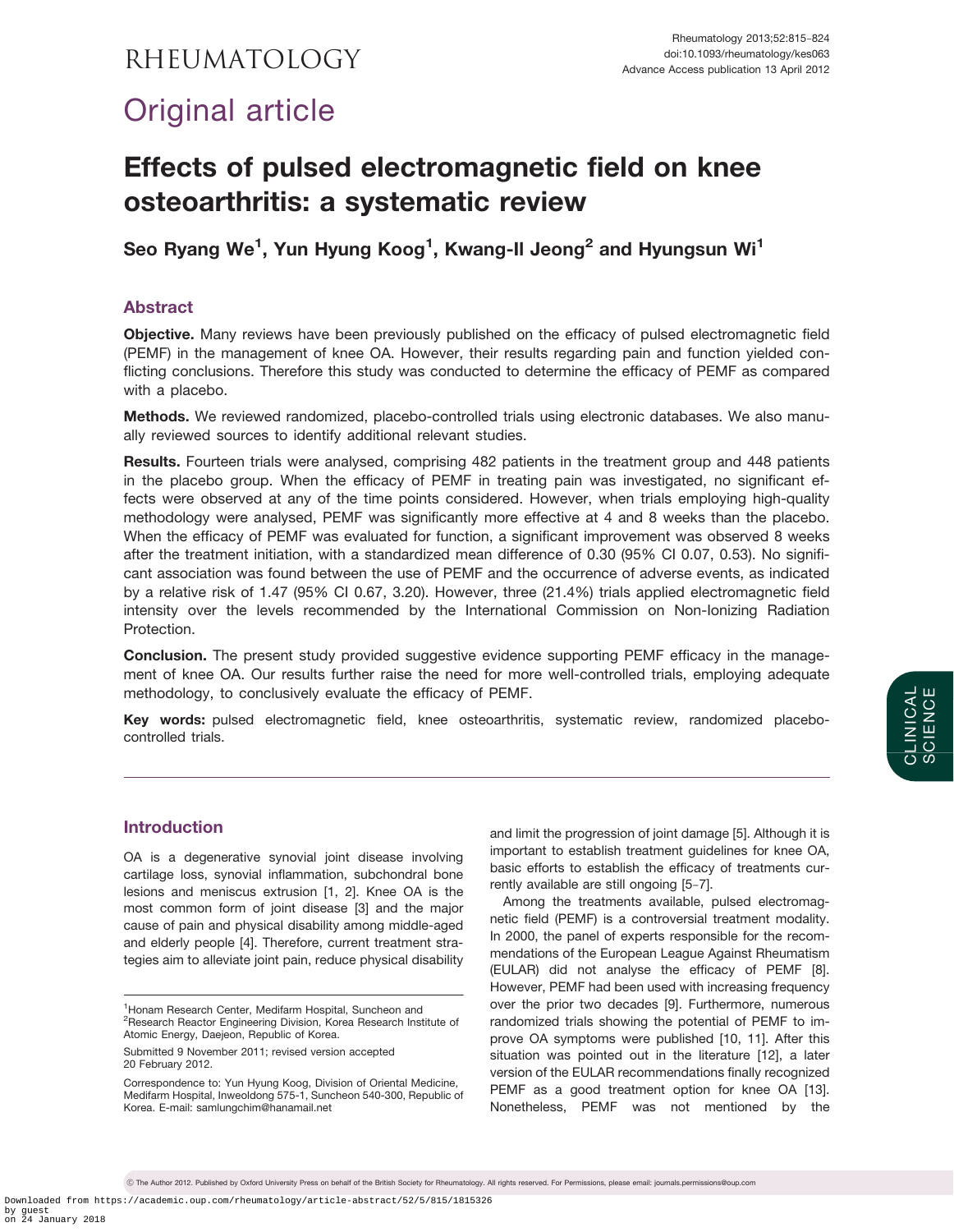International Multidisciplinary Committee of experts appointed by the Osteoarthritis Research Society International [\[5](#page-7-0)-[7\]](#page-7-0).

The results were conflicting even among systematic reviews evaluating the efficacy of PEMF compared with placebo. In recent years, three such reviews [\[14](#page-8-0)-[16](#page-8-0)] were published. One review reported no beneficial effect on pain and function measurements 6 weeks after the initiation of treatment [\[14\]](#page-8-0). Another reported a significant alleviation of pain 0-4 and 8 weeks after the treatment initiation [\[15](#page-8-0)]. The third review reported only a significant improvement in knee function 3-10 weeks after the beginning of treatment [[16](#page-8-0)].

To reduce the confusion surrounding the usefulness of PEMF, we conducted a systematic review to determine its efficacy in the management of knee OA. PEMF is an empirically based therapy for which the exact mechanism of action is largely unknown. Thus, a study of the time course of its efficacy is required from a clinical viewpoint. For this aim, we attempted to demonstrate PEMF efficacy using randomized, placebo-controlled trials, because placebo-controlled trials can control the potential influence of confounding factors on PEMF efficacy [\[17\]](#page-8-0).

#### Methods

#### Search strategy and study selection

Studies were identified through various searching methods. First, we searched MEDLINE (PubMed), SCOPUS and the Cochrane Central Register of Controlled Trials from their inception to December 2011. We used the terms (knee arthritis OR knee osteoarthritis OR gonarthritis OR gonarthrosis) with limits to randomized controlled trials and humans in MEDLINE. We used the same terms with limits to article title, abstract or keywords and medicine in SCOPUS and the same terms with a limit to title, abstract or keywords in the Cochrane Register of Controlled Trials. Secondly, we searched systematic reviews on PEMF and related comments. Thirdly, we manually searched the Journal of Rheumatic Diseases ([http://](http://www.jrd.or.kr/) [www.jrd.or.kr/](http://www.jrd.or.kr/)) indexed in the National Research Foundation of Korea [\(http://www.nrf.re.kr/html/kr/\)](http://www.nrf.re.kr/html/kr/). No language restriction was applied in the searches performed. Randomized, placebo-controlled trials comparing PEMF with placebo in the management of knee OA were then independently selected by two of the authors (S.R.W. and Y.H.K.).

#### Data extraction

Two authors (S.R.W.and Y.H.K.) independently extracted data for pain from either the visual analogue scale (VAS) related measurement or the pain subscale of the Western Ontario and McMaster Universities Osteoarthritis Index (WOMAC). Data on function were obtained from either the WOMAC function subscale or the Lequesne Algofunctional Index. In trials that assessed more than one outcome measure for pain or function, the outcome measure most frequently reported in the eligible trials was selected for the present study. We noted data involving

changes from baseline. When the required values were not available in the text, we estimated them based on the Cochrane Handbook for Systematic Reviews of Interventions [\[18\]](#page-8-0). Data regarding assessments performed at  $\geq 2$  and <6 weeks after the treatment initiation were used to analyse the 4-week efficacy, and those regarding assessments at  $\geqslant 6$  and <10 weeks after the beginning of treatment were used to analyse the 8-week efficacy. Data relating to assessments at  $\geq 10$  and <14 weeks were used to analyse the 12-week efficacy, and finally, those concerning assessments performed at  $\geq 14$  and  $\lt 18$ weeks after the treatment initiation were used to analyse the 16-week efficacy. Pain was considered to be the primary outcome of this study.

Three authors of this study also extracted information on applied doses (K.I.J.) and safety outcomes (S.R.W. and Y.H.K.). To check whether the electromagnetic field applied in each trial could induce potential hazard to therapists and patients, we calculated the reference levels according to the guidelines issued by the International Commission on Non-Ionizing Radiation Protection (ICNIRP) [\[19\]](#page-8-0). All disagreements between the independent data selections and extractions were resolved through open discussion.

#### Quality assessment

Two authors (S.R.W. and Y.H.K.) independently evaluated all trials for methodological quality using the Physiotherapy Evidence-Based Database (PEDro) rating scale [[20](#page-8-0)]. To obtain the PEDro scores, one point was awarded to each of the following items: (i) performed randomization; (ii) concealed allocation; (iii) similar baseline characteristics of the two groups; (iv) patients blinding for the treatment applied; (iv) therapists blinding for the treatment applied; (vi) assessors blinding for the treatment applied; (vii) attrition rate of <15%; (viii) performed intention-to-treat analysis; (ix) comparison of the two groups using statistical analysis; and (x) reported point measures and variability. Since previous studies [\[21, 22\]](#page-8-0) reported that >50% of the raters responded yes in 5 of the 10 items, we considered trials with scores of  $\geq 6$  as having high quality and trials with scores of  $\leq 5$  as having low quality.

#### Data synthesis and analysis

For pain and function, the standardized mean difference (the Hedge's g effect [\[23\]](#page-8-0)) was calculated as the difference between the improvement change from baseline in the PEMF and placebo groups divided by the pooled S.D. of the improvement change of the two groups. For the safety outcome, the relative risk was calculated as the ratio of the number of patients reporting adverse events to the total number of patients in the PEMF group divided by the same ratio in the placebo group. The summary estimate was then calculated using a random effects model [[24\]](#page-8-0). The  $l^2$  test was used to measure heterogeneity [[25](#page-8-0)].

Further analyses were performed on the primary outcome, when at least four trials were analysed within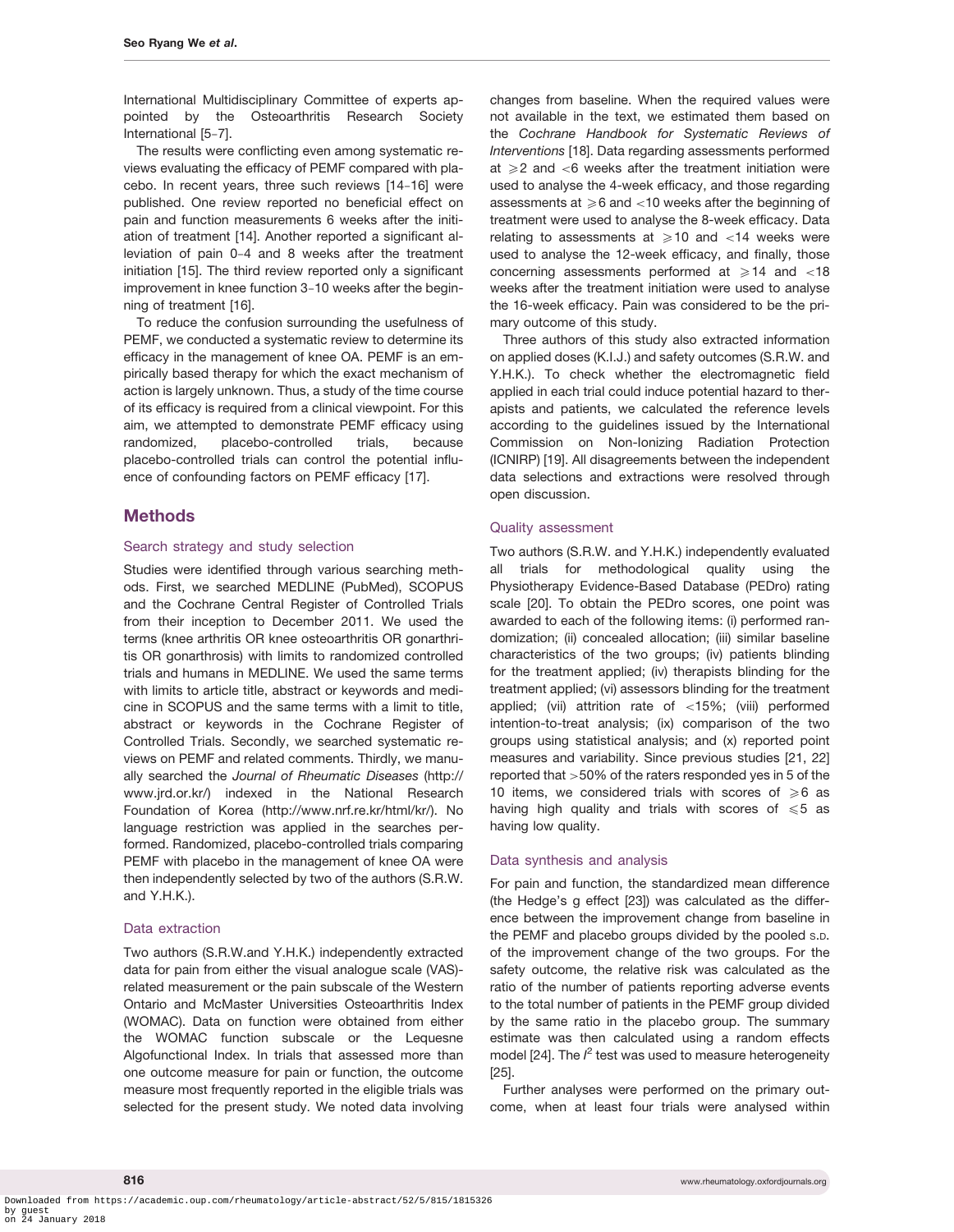each time window. To explore sources potentially altering the significance of the results, we conducted a sensitivity analysis using the following factors: each item of the PEDro scale, trial quality (<6 PEDro scores  $vs \ge 6$ ), ICNIRP reference levels (values below vs values above these levels), administration of non-standardized analgesics (yes vs no), co-interventions (yes vs no), region where the trial was published (English-speaking country vs non-English-speaking country) and PEMF-related firm funding (yes vs no). Since the results may depend on the quality scale used [\[26\]](#page-8-0), we also compared trials meeting all the Jadad scale-related items (i.e. randomization, allocation concealment, patient and therapist blinding and intention-to-treat analysis [[27](#page-8-0)]) and trials not meeting these items. To explore possible sources of the heterogeneity of the results, we performed a heterogeneity analysis using the factors above. We also performed a meta-regression against continuous outcomes (i.e. mean age, female proportion, baseline pain intensity and total treatment time). To control for type 1 error, a mixed-effects model in which the random between-studies variance component was estimated by maximum likelihood estimation was used [\[28](#page-8-0)]. As many items were tested, we present only statistically significant data. Finally, we performed Egger's regression test [[29](#page-8-0)] and constructed a funnel plot for each time window, to detect small study effects. The Comprehensive Meta-Analysis software version 2.0 (Biostat, Inc., Englewood, NJ, USA) was used to perform all the statistical analyses.

#### **Results**

A total of 36 379 studies were identified: 1646 from MEDLINE, 32 246 from SCOPUS, 2484 from Cochrane Registered Trials and 3 from other sources (Fig. 1). Of these, 14 trials [\[11, 30](#page-8-0)-[42\]](#page-8-0) were eligible for inclusion in the final analysis. One trial [[43\]](#page-9-0) was excluded because we could not obtain a copy of the study. Three other trials [[44](#page-9-0)-[46\]](#page-9-0) were excluded because the pulsed electrical stimulation used in those trials is considered as a type of transcutaneous electrical stimulation by the US Food and Drug Administration [[47](#page-9-0)].

### Trial characteristics

[Table 1](#page-3-0) describes the characteristics of the 14 trials included in this study. Five trials [[30](#page-8-0), [31, 34](#page-8-0), [35,](#page-8-0) [38](#page-9-0)] scored <6 on the PEDro scale and the remaining trials scored  $\geq 6$ . All trials, except one [\[31\]](#page-8-0), involved small samples (<50 patients in each group). In total, 482 patients underwent the PEMF treatment, and 448 patients received the placebo. The median age of patients was 63.0 (range 60.0-73.0) years. The median proportion of female patients was 72.3 (range 50-88.1) years in all trials but two, which included only 27.5 [\[32\]](#page-8-0) and 9.8% [[35\]](#page-8-0). The Kellgren-Lawrence radiological score of these patients ranged from 2.3 to 3.3, with a median of 2.7. Regarding the type of placebo administered, four trials [[30, 31,](#page-8-0) [38](#page-9-0), [40\]](#page-9-0) used a switched-off PEMF, three [\[33,](#page-8-0) [39](#page-9-0), [42\]](#page-9-0) a switched-on PEMF without output, one [[41\]](#page-9-0) a PEMF of near zero intensity and one [[36](#page-8-0)] a PEMF with a constant

#### FIG. 1 Study flow diagram.



current. The remaining trials [[11](#page-8-0), [32, 34](#page-8-0), [35,](#page-8-0) [37](#page-9-0)] provided no full description of the placebo. [Table 2](#page-4-0) describes the characteristics of the PEMF treatment applied in each trial. Although PEMF was applied for 6 weeks in most of the trials, frequency and pulse length of the electromagnetic field emitted varied across trials.

#### Efficacy of PEMF

Fig. 2 shows the efficacy of PEMF in the reduction of knee pain 4, 8, 12 and 16 weeks after the initiation of the treatment. When summary estimates were calculated, PEMF was not more effective than placebo at any of the time points. The degree of heterogeneity derived for the time points assessed was low to severe. Fig. 3 shows the efficacy of PEMF in improving knee function 4, 8, 12 and 16 weeks after the beginning of the treatment. When summary estimates were calculated, PEMF was more effective than the placebo only at 8 weeks, with a standardized mean difference of 0.30 (95% CI 0.07, 0.53). The degree of heterogeneity derived for the time points assessed was low to moderate.

The analyses of sensitivity and heterogeneity revealed that besides the Jadad scale-related items and the ICNIRP reference levels, no other factors affected the summary estimate of the 4-week efficacy [\(Fig. 4](#page-6-0)). When the summary estimate was calculated over trials that

Downloaded from https://academic.oup.com/rheumatology/article-abstract/52/5/815/1815326 by guest on 24 January 2018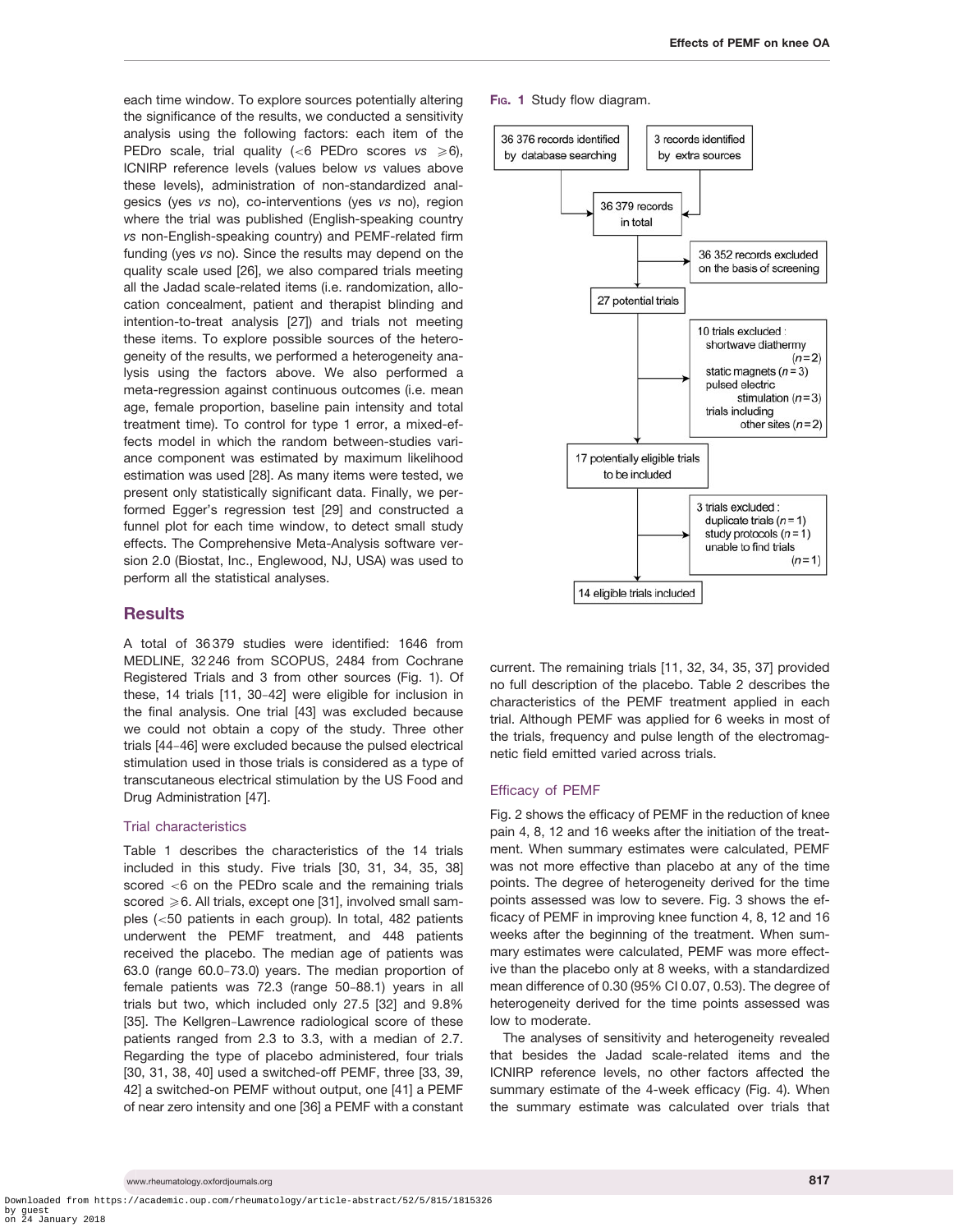#### <span id="page-3-0"></span>TABLE 1 Characteristics of included trials

|                            |               |                          |                                             | <b>PEDro score</b>                    |   |                      | <b>Patient number</b>   |                                                                          |  |  |
|----------------------------|---------------|--------------------------|---------------------------------------------|---------------------------------------|---|----------------------|-------------------------|--------------------------------------------------------------------------|--|--|
| <b>Trial</b>               | Age,<br>years | Female,<br>$\frac{0}{0}$ | Kellgren-<br>Lawrence<br>score <sup>a</sup> | 10 items <sup>b</sup><br><b>Total</b> |   | <b>PEMF</b><br>group | <b>Placebo</b><br>group | <b>Description of placebo</b>                                            |  |  |
| Trock et al. [11]          | 67.5          | 69.8                     |                                             | 1111011011                            | 8 | 42                   | 44                      | Indistinguishable<br>machine                                             |  |  |
| Jezek et al. [30]          | 60.1          | 76.7                     |                                             | 0010000001                            | 2 | 30                   | 30                      | Switched-off PEMF                                                        |  |  |
| Jacobson et al. [31]       |               |                          |                                             | 1001011010                            | 5 | 101                  | 74                      | Switched-off PEMF                                                        |  |  |
| Piptone and Scott [32]     | 63.0          | 27.5                     |                                             | 1001111111                            | 8 | 34                   | 35                      | Indistinguishable<br>machine                                             |  |  |
| Nicolakis et al. [33]      | 67.9          | 59.4                     |                                             | 1011111011                            | 8 | 15                   | 17                      | Disconnected PEMF<br>without output                                      |  |  |
| Tejero Sanchez et al. [34] | 67.7          | 88.1                     | 2.7, 2.7                                    | 1110000011                            | 5 | 33                   | 34                      | Same PEMF, but no<br>further explanation                                 |  |  |
| Lee et al. [35]            | 64.9          | 9.8                      |                                             | 1011000011                            | 5 | 26                   | 25                      | Same PEMF, but no<br>further explanation                                 |  |  |
| Thamsborg et al. [36]      | 60.0          | 54.2                     | 2.5, 2.8                                    | 1011011111                            | 8 | 45                   | 45                      | Same PEMF with<br>constant currents,<br>thus yielding no<br>pulsed field |  |  |
| Fischer et al. [37]        | 60.2          | 71.8                     |                                             | 1011111011                            | 8 | 35                   | 36                      | Indistinguishable<br>machine                                             |  |  |
| Laufer et al. [38]         | 73.0          | 78.5                     |                                             | 0001011011                            | 5 | 32                   | 33                      | Switched-off PEMF                                                        |  |  |
| Callaghan et al. [39]      | 60.9          | 50.0                     | 3.3, 3.3                                    | 1110010011                            | 6 | 9                    | 9                       | Switched-on PEMF<br>without output                                       |  |  |
| Ay and Evcik [40]          |               | 72.7                     | 2.4, 2.3                                    | 1010011111                            | 7 | 30                   | 25                      | Switched-off PEMF                                                        |  |  |
| Ozgüçlü et al. [41]        |               |                          | 2.6, 2.3                                    | 1011011110                            | 7 | 20                   | 20                      | Same PEMF of near<br>zero intensity                                      |  |  |
| Fukuda et al. [42]         | 62.5          | 100.0                    |                                             | 1101011111                            | 8 | 30                   | 21                      | Switched-on PEMF<br>without output<br>(i.e. standby mode)                |  |  |

<sup>a</sup>The former value is for the PEMF group, and the latter for the placebo group. <sup>b</sup>Ten items of the PEDro scale [[20\]](#page-8-0): (i) randomization performed?; (ii) allocation concealed?; (iii) baseline characteristics similar?; (iv) patients blind?; (v) therapists blind?; (vi) assessors blind?; (vii) attrition rate <15%?; (viii) intention-to-treat analysis performed?; (ix) statistical analysis performed?; and (x) point measures and variability reported?

satisfied the Jadad scale-related items or the ICNIRP guidelines, PEMF provided more pain relief than placebo. In contrast, patient blinding, therapist blinding, assessor blinding, attrition rate <15%, trial quality and the ICNIRP reference levels all affected the summary estimate of the 8-week efficacy [\(Fig. 4](#page-6-0)). For trials that had sufficient patient blinding, adequate therapist blinding, appropriate assessor blinding or an attrition rate of <15%, PEMF was significantly more effective in reducing pain than the placebo. For trials with a PEDro score  $\geq 6$ , PEMF was also more effective than the placebo. When trials that satisfied the ICNIRP guidelines were analysed, PEMF significantly alleviated knee pain. In the meta-regression tests, no factors were found to be associated with the 4- or 8-week efficacy.

In the tests aiming to detect small study effects, no bias could be depicted for either the 4- or the 8-week efficacy study. The Egger's regression tests detected no small study effects, with coefficients of -1.98 (95% CI -9.45, 5.48; P = 0.56) at 4 weeks and 2.15 (95% CI -6.84, 11.13;  $P = 0.57$ ) at 8 weeks. In addition, the funnel plot showed no signs of bias ([supplementary Fig. S1,](http://rheumatology.oxfordjournals.org/cgi/content/full/kes063/DC1) available as [sup](http://rheumatology.oxfordjournals.org/cgi/content/full/kes063/DC1)[plementary data](http://rheumatology.oxfordjournals.org/cgi/content/full/kes063/DC1) at Rheumatology Online).

#### **Safety**

Two trials [[32](#page-8-0), [36\]](#page-8-0) reported adverse events of the treatment. In the trial performed by Piptone et al. [[32](#page-8-0)], two patients in the PEMF group reported increased knee pain and feet numbness, and four patients from the placebo group reported increased knee pain, paraesthesia of the foot and tenderness in a sternoclavicular joint. In the trial carried out by Thamsborg et al. [\[36\]](#page-8-0), 10 patients in the PEMF group reported uncomfortable sensations, 2 patients in the PEMF group reported increased knee pain, 5 patients in the placebo group reported uncomfortable sensations and 1 patient in the placebo group reported increased knee pain. The relative risk across two trials was 1.47 (95% CI 0.67, 3.20). Calculation of the reference levels for the electromagnetic field used in each trial revealed that in three trials [[34, 35](#page-8-0), [41](#page-9-0)], this was over the reference levels recommended by the ICNIRP [\(Table 2\)](#page-4-0).

### **Discussion**

We analysed the efficacy of PEMF therapy in the management of patients with knee OA. The current results indicate that PEMF was not more effective than placebo in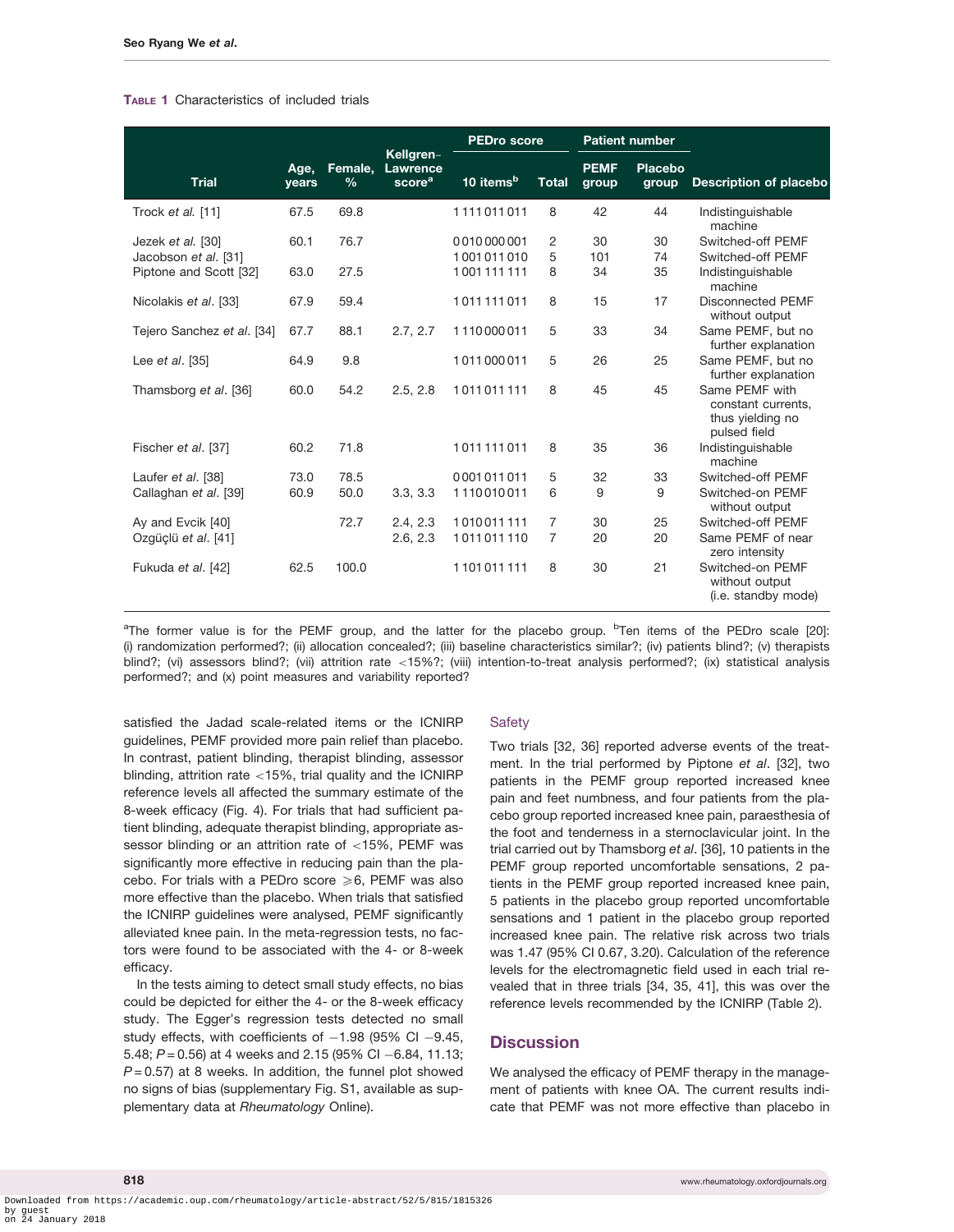TABLE 2 Characteristics of applied PEMF TABLE 2 Characteristics of applied PEMF

<span id="page-4-0"></span>

|                            |                                                                                         |                                            |                    |                    |                                      | PEMF regimen                         |                     |                                          |                                                   |
|----------------------------|-----------------------------------------------------------------------------------------|--------------------------------------------|--------------------|--------------------|--------------------------------------|--------------------------------------|---------------------|------------------------------------------|---------------------------------------------------|
| Trial                      | Treatment regimen                                                                       | frequency,<br>MHz<br>operating<br>Machine- | Pulse<br>frequency | length<br>Pulse    | Electrical<br>strength<br><b>SOB</b> | density, G<br>Magnetic<br>flux       | power,<br>W<br>Mean | energy<br>per day,<br>kJ<br><b>Total</b> | reference<br>levels <sup>a</sup><br><b>ICNIRP</b> |
| Trock et al. [11]          | 30 min a day, 18 sessions, 4 weeks                                                      |                                            | $5 - 12$ Hz        |                    |                                      | $10 - 25$                            |                     |                                          | 20.8-80 G                                         |
| Jezek et al. [30]          | 20 min a day, 15 sessions, 3 weeks                                                      |                                            | 12.5 Hz            |                    |                                      | 0.276                                |                     |                                          | 20 G                                              |
| Jacobson et al. [31]       | 6 min 8 times a day, 8 sessions, 2 weeks                                                |                                            | $-8$ Hz            |                    |                                      |                                      |                     |                                          | 31.3-2000 G                                       |
| Piptone and Scott [32]     | 10 min 3 times a day, daily, 6 weeks                                                    |                                            | $3 - 7.8$ Hz       | $10 \mu s$         |                                      | $0.34 - 2.74 \times 10^{-9}$<br><0.5 |                     |                                          | $32.9 - 222$ G                                    |
| Nicolakis et al. [33]      | 30 min twice a day, daily, 6 weeks                                                      |                                            | $-3000$ Hz         |                    |                                      |                                      |                     |                                          | $0.307 - 200G$                                    |
| Tejero Sanchez et al. [34] | 30 min a day, daily, 20 sessions                                                        |                                            | 15-50 KHz<br>12 Hz |                    |                                      | $0.4$<br>52-69<br>25                 |                     |                                          | 0.307 G                                           |
| Lee <i>et al</i> . [35]    | 30 min a day, 18 sessions, 6 weeks                                                      |                                            |                    |                    |                                      |                                      |                     |                                          | $20.8 G$<br>10 <sup>4</sup> V/m                   |
| Thamsborg et al. [36]      | 2h a day, 30 sessions, 6 weeks                                                          |                                            | 50 Hz              | 6 ms               | $1$ $V/m$                            |                                      |                     |                                          |                                                   |
| Fischer et al. [37]        | 16 min a day, daily, 6 weeks                                                            |                                            | $-300$ Hz          |                    |                                      | 0.034-0.136                          |                     |                                          | $0.83 - 25$ G                                     |
| Laufer et al. [38]         | 20 min a day, 9 sessions, 3 weeks                                                       | 27.12<br>27.12                             | 300 Hz             |                    |                                      |                                      | $\frac{\infty}{1}$  | 21.6<br>24                               |                                                   |
| Callaghan et al. [39]      | 20 min a day, 6 sessions, 2 weeks                                                       |                                            | 400 Hz             | sn 00t<br>400 hz   |                                      |                                      | 20                  |                                          |                                                   |
| Ay and Evcik [40]          | 30 min a day, 15 sessions, 3 weeks                                                      |                                            | 50 Hz              |                    |                                      | 1.05                                 |                     |                                          | σ                                                 |
| Ozgüçlü et al. [41]        | weeks<br>30 min a day, 10 sessions, 2                                                   |                                            | 50 Hz              |                    |                                      | 80                                   |                     |                                          | 5 G                                               |
| Fukuda et al. [42]         | veeks<br>19 min a day, 9 sessions, 3 w                                                  | 27.12                                      | 145 Hz             | s <sup>11</sup> 00 |                                      |                                      | $\overline{20}$     | 16.53                                    |                                                   |
|                            | <sup>a</sup> Values were calculated from a report [19] on the guidelines of the ICNIRP. |                                            |                    |                    |                                      |                                      |                     |                                          |                                                   |

Downloaded from https://academic.oup.com/rheumatology/article-abstract/52/5/815/1815326 by guest on 24 January 2018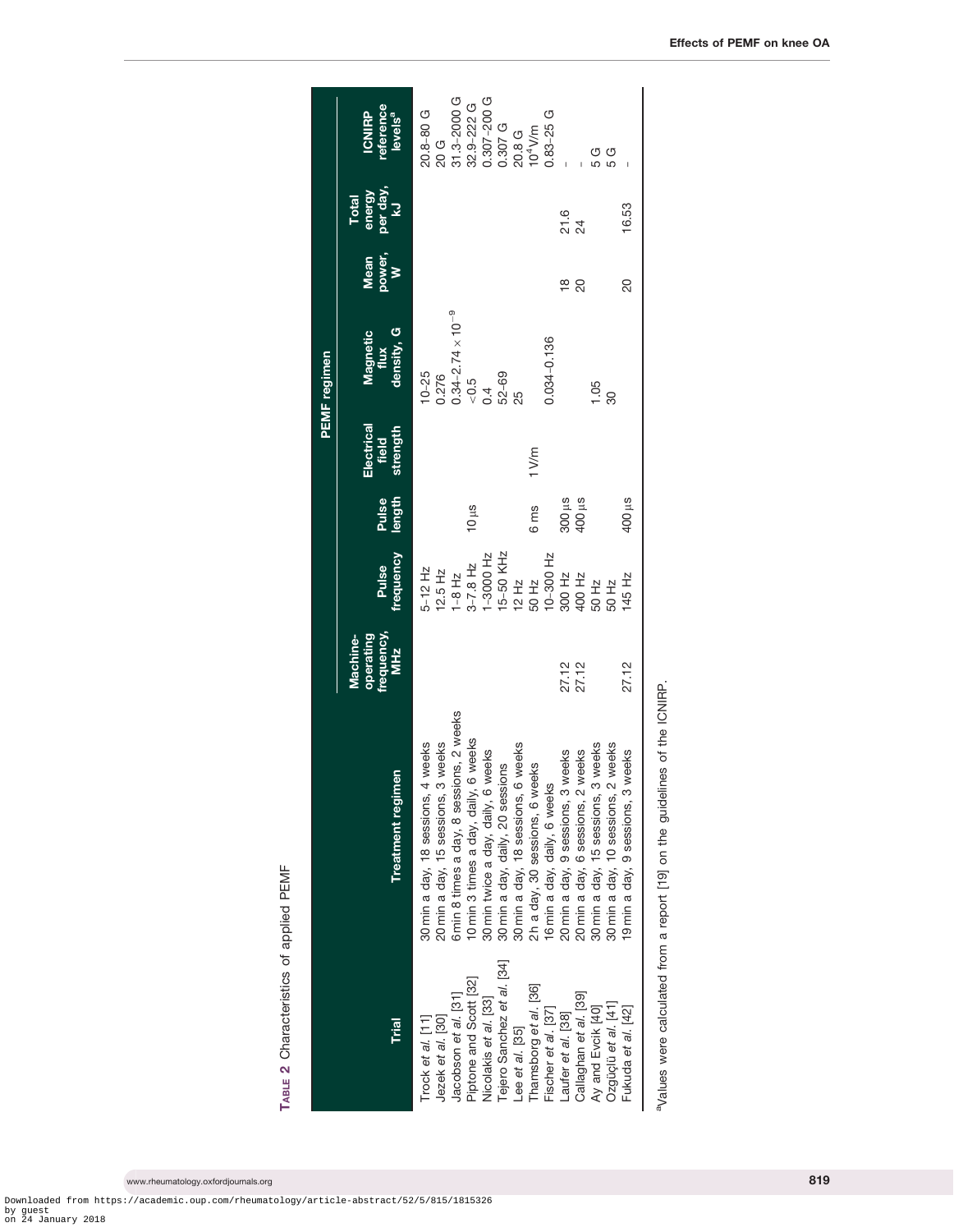#### Fig. 2 Efficacy of PEMF on knee pain.



Data are expressed as the standardized mean difference (SMD) with 95% CI.



Fig. 3 Efficacy of PEMF on knee function.

Data are expressed as the standardized mean difference (SMD) with 95% CI.

treating pain at any of the time points. However, when the analysis was restricted to trials using high-quality methodology, PEMF was significantly more effective in alleviating pain 4 and 8 weeks after the treatment initiation. For trials that met the ICNIRP reference levels, PEMF also alleviated knee pain at 8 weeks. The current results also indicate that PEMF was more effective in improving function 8 weeks after the start of the treatment. Regarding safety, no significant differences in the number of adverse

events reported were found between the PEMF and placebo groups. However, when the ICNIRP reference levels were examined, we found that three trials utilized magnetic fields above the levels permitted by the ICNIRP guidelines.

The efficacy of PEMF was previously analysed in a series of systematic reviews [[14](#page-8-0)-[16\]](#page-8-0). One earlier review completed by McCarthy et al. [\[14\]](#page-8-0) reported that PEMF provided no benefits with respect to either knee pain or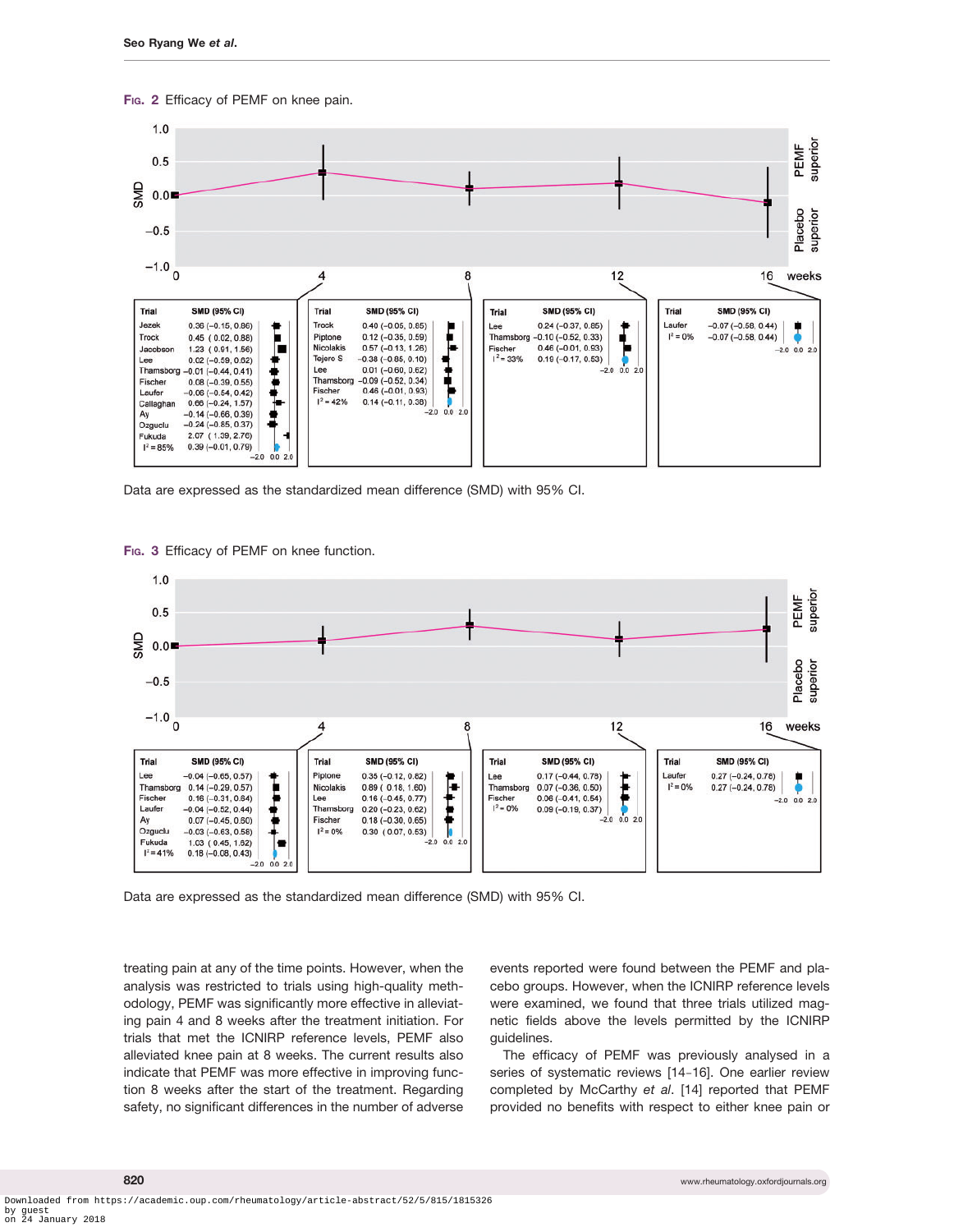#### <span id="page-6-0"></span>Fig. 4 Subgroup analyses of efficacy on pain.

|                                    | 4-week efficacy |               |       |                         |  |                          |                | 8-week efficacy |       |                          |                          |  |
|------------------------------------|-----------------|---------------|-------|-------------------------|--|--------------------------|----------------|-----------------|-------|--------------------------|--------------------------|--|
|                                    | Trial           | Patient $1^2$ |       | <b>SMD (95% CI)</b>     |  |                          | Trial          | Patient $1^2$   |       | SMD (95% CI)             |                          |  |
|                                    | no.             | no.           |       |                         |  |                          | no.            | no.             |       |                          |                          |  |
| Total                              | 11              | 740           | 85%   | $0.39(-0.01, 0.79)$     |  |                          | $\overline{7}$ | 436             | 42%   | $0.14 (-0.11, 0.38)$     |                          |  |
| PEDro score $\geq 6$               |                 |               |       |                         |  |                          |                |                 |       |                          |                          |  |
| Yes                                | 7               | 400           | 83%   | $0.38(-0.12, 0.88)$     |  |                          | 5              | 329             | 42%   | 0.25(0.01, 0.49)         |                          |  |
| No                                 | 4               | 280           | 89%   | $0.41 (-0.28, 1.10)$    |  |                          | $\overline{2}$ | 107             | 0%    | $-0.23(-0.60, 0.15)$     |                          |  |
| Jadad items satisfied              |                 |               |       |                         |  |                          |                |                 |       |                          |                          |  |
| Yes                                | 1               | 51            | 0%    | 2.07(1.39, 2.76)        |  |                          |                |                 |       |                          |                          |  |
| No                                 | 10              | 689           | 80%   | $0.24 (-0.11, 0.59)$    |  |                          | $\overline{7}$ | 436             | 42%   | $0.14 (-0.11, 0.38)$     |                          |  |
| <b>Patient blinding</b>            |                 |               |       |                         |  |                          |                |                 |       |                          |                          |  |
| Yes                                | 8               | 607           | 89%   | $0.44 (-0.07, 0.94)$    |  |                          | 6              | 369             | 0%    | 0.22(0.01, 0.43)         |                          |  |
| No                                 | 3               | 133           | 32%   | $0.21 (-0.21, 0.64)$    |  |                          | $\mathbf{1}$   | 67              | 5%    | $-0.38(-0.85, 0.10)$     |                          |  |
| <b>Therapist blinding</b>          |                 |               |       |                         |  |                          |                |                 |       |                          |                          |  |
| Yes                                | 1               | 69            | 0%    | $0.08 (-0.39, 0.55)$    |  |                          | 3              | 170             | $0\%$ | $0.34$ (0.04, 0.64)      |                          |  |
| No                                 | 10              | 671           | 86%   | $0.42$ (-0.01, 0.86)    |  |                          | $\overline{4}$ | 266             |       | 46% -0.01 (-0.34, 0.32)  |                          |  |
| Assessor blinding                  |                 |               |       |                         |  |                          |                |                 |       |                          |                          |  |
| Yes                                | 9               | 640           | 88%   | $0.44 (-0.04, 0.91)$    |  |                          | 5              | 329             |       | 16% 0.25 (0.01, 0.49)    |                          |  |
| No                                 | 2               | 100           | 0%    | $0.22 (-0.17, 0.61)$    |  |                          | $\overline{2}$ | 107             |       | $0\% -0.23(-0.60, 0.15)$ |                          |  |
| Attrition rate <15%                |                 |               |       |                         |  |                          |                |                 |       |                          |                          |  |
| Yes                                | 8               | 622           | 89%   | $0.41 (-0.09, 0.92)$    |  |                          | 5              | 329             |       | 16% 0.25 (0.01, 0.49)    |                          |  |
| No                                 | 3               | 118           | 0%    | $0.29(-0.07, 0.64)$     |  |                          | $\overline{2}$ | 107             |       | $0\% -0.23(-0.60, 0.15)$ |                          |  |
| <b>ICNIRP</b> guidelines satisfied |                 |               |       |                         |  |                          |                |                 |       |                          |                          |  |
| Yes                                | 9               | 660           | 87%   | 0.50(0.05, 0.94)        |  |                          | 5              | 329             |       | 16% 0.25 (0.01, 0.49)    |                          |  |
| No                                 | 2               | 80            | $0\%$ | $-0.11$ $(-0.54, 0.32)$ |  |                          | $\overline{2}$ | 107             | 0%    | $-0.23(-0.60, 0.15)$     |                          |  |
|                                    |                 |               |       |                         |  | $-1.0 - 0.5$ 0.0 0.5 1.0 |                |                 |       |                          | $-1.0 - 0.5$ 0.0 0.5 1.0 |  |

function. The results of our study do not support the conclusions of their review. The discrepancy appears to be due to the different sets of trials included in the review. First, the authors did not include five trials [[30](#page-8-0), [31, 33](#page-8-0)-[35](#page-8-0)] published in non-English-speaking countries and may thus have introduced a selection bias [[48](#page-9-0)]. Secondly, they included one trial [\[49\]](#page-9-0) in which hip and knee OA was investigated simultaneously. A previous study [\[50](#page-9-0)] showed that patients with knee OA experienced greater improvement with naproxen than those with hip OA, as measured by the WOMAC and SF-36 domains. It was also argued that because anatomy, physiology and risk factors are different for hip and knee, analysing hip and knee OA in the same study might be misleading [[51](#page-9-0)]. Therefore, including such a trial might have produced less favourable results for PEMF.

Another review presented by Bjordal et al. [\[15\]](#page-8-0) reported that PEMF alleviated knee pain from 0 to 4 weeks and 8 weeks after the initiation of treatment. In contrast, our study found that PEMF was not effective at 2-6 weeks. Although both studies analysed different sets of trials, the discrepancy appears to be derived from the methods used for data extraction. Interestingly, the authors only

extracted data from the period in which the largest efficacy was shown, from 0 to 4 weeks. If a study only utilizes data demonstrating the greatest efficacy of a particular intervention, the results will be skewed in favour of the intervention. Therefore, the results of this review might be misleading.

The third review completed by Vavken et al. [[16\]](#page-8-0) reported that PEMF did not alleviate knee pain, but improved knee function 3-10 weeks after the treatment initiation. The authors did not include four trials [[30](#page-8-0), [31,](#page-8-0) [34, 35\]](#page-8-0). However, considering that all trials were evaluated as low-quality trials in our study, the results of Vavken et al. are in good agreement with our findings on the improvement of knee function. Nevertheless, they are not consistent with the results of the present study on the efficacy of the PEMF therapy in reducing knee pain. Although the authors included several trials [[10](#page-8-0), [49\]](#page-9-0) dealing with other OA sites in their review, this discrepancy may be explained by the fact that their analysis involved the use of different measurement units between trials. Indeed, for the calculation of the weighted mean difference, the authors combined data from the VAS (100 mm) and the WOMAC pain subscale (20 points) without prior

Downloaded from https://academic.oup.com/rheumatology/article-abstract/52/5/815/1815326 by guest on 24 January 2018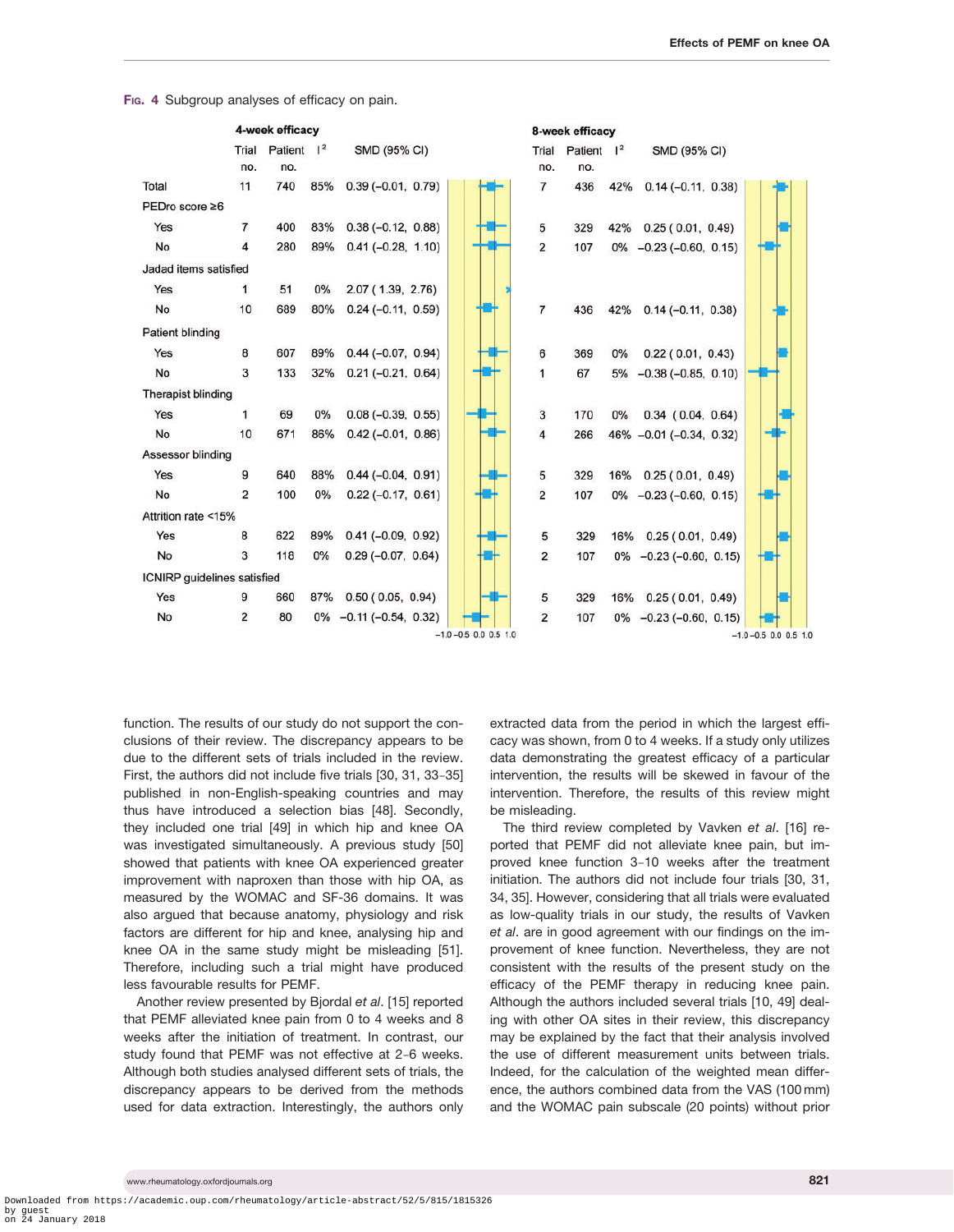<span id="page-7-0"></span>transformation of the values. This flaw may have distorted the conclusions of their review.

Our study further detected several aspects of concern that have not been raised by the previous reviews [\[14](#page-8-0)-[16](#page-8-0)]. First, none of the eligible trials reported the rationale for the selection of the dosage applied. Since PEMF has been empirically utilized in clinics, there is a need for the use of clear, standardized treatment protocols tested in pilot studies and supported by concrete evidence. For example, in one study [[52](#page-9-0)], the successful effects of PEMF were largely confined to the application of dosages of >40 kJ of energy per day for the management of acute tissue injury. Therefore, the power output (i.e. total energy per day) may be clinically more relevant to the assessment of PEMF efficacy. However, most trials provided no details on the dosage applied, and thus we could not estimate the power output.

Secondly, three (21.4%) trials [\[34](#page-8-0), [35,](#page-8-0) [41](#page-9-0)] applied electromagnetic fields over the levels recommended by the ICNIRP. Although these guideline limits should not be taken as a precise delineation between safety and hazard, it is known that the potential risk to human health gradually increases with higher exposure levels [[53\]](#page-9-0). At present, the threshold between cure and risk of the electromagnetic fields is unknown. Therefore, from a conservative viewpoint, we believe that the ICNIRP guidelines should represent a minimum standard to be followed in PEMF studies. Moreover, our data also showed that electromagnetic fields below the levels permitted by the ICNIRP guidelines significantly alleviated knee pain.

Thirdly, most of the trials did not fully describe the type of placebo used. To accurately address the efficacy of the treatment, the placebo should mimic the PEMF in appearance and should be physiologically inert [[54](#page-9-0)]. However, even for the trial [[39](#page-9-0)] that used the most credible placebo (i.e. switched-on PEMF without output), we could not determine whether this placebo was adequate to the study because the authors provided no description of working conditions. In addition, some trials [[36,](#page-8-0) [41\]](#page-9-0) used a PEMF that emitted an electromagnetic field as a placebo. Although of low intensity, at present it is not possible to exclude likely beneficial effects of this level of intensity in knee tissues. To exactly determine the efficacy of PEMF, the use of optimal placebos as control is thus essential.

Although we showed that PEMF was effective in improving function at 8 weeks and, for high-quality trials, in treating pain at 4 and 8 weeks, the results should be interpreted with caution. Selection bias may have been introduced in our study [[48](#page-9-0)]. While we attempted to identify eligible trials using three main electronic databases encompassing most of the specialized literature, the searches failed to identify a list of all eligible trials. For example, when we manually searched a Korean peer-reviewed journal, one trial [[35](#page-8-0)] was identified that was not retrieved by other searches. In addition, we were unable to obtain a copy of one study [[43\]](#page-9-0) identified by the literature searches. Likewise, possible correlations between results obtained for the different time points were not determined [\[55](#page-9-0)]. The reasons for this were the limited

number of eligible studies and the sparsity of data available for the time points analysed [[56\]](#page-9-0). Finally, our subgroup analyses were largely dependent on the PEDro scale. Even though the reliability of the PEDro scale is acceptable for consensus ratings [[57](#page-9-0)], it is possible that the results would be different if another team rated the same trials. Indeed, the scores of the PEDro database were slightly different from those adopted in the present study. Despite this, when the analyses conducted depended on the scores of the PEDro database, PEMF efficacy still varied according to the trial quality.

In conclusion, the present study indicates that although PEMF was not more effective than placebo in treating knee pain, it was more effective in improving knee function 8 weeks after treatment initiation. However, the results of the present study, restricted to trials using high-quality methodology, provide suggestive evidence supporting the efficacy of PEMF in pain alleviation. Therefore, there is a need for more well-controlled randomized trials employing adequate methodology to conclusively evaluate the efficacy of PEMF.

#### Rheumatology key messages

- . Analysis of high-quality trials suggests that PEMF is effective in treating pain and improving function.
- . More well-controlled trials employing adequate methodology are needed to conclusively evaluate PEMF efficacy.

#### Acknowledgements

Drs Min Sun Park and Eun-Ok Jeong contributed to the first search.

Disclosure statement: The authors have declared no conflicts of interest.

#### Supplementary data

[Supplementary data](http://rheumatology.oxfordjournals.org/cgi/content/full/kes063/DC1) are available at Rheumatology Online.

#### **References**

- 1 Brandt KD, Radin EL, Dieppe PA, van de Putte L. Yet more evidence that osteoarthritis is not a cartilage disease. Ann Rheum Dis 2006;65:1261-4.
- 2 Martel-Pelletier J, Pelletier JP. Is osteoarthritis a disease involving only cartilage or other articular tissues? Eklem Hastalik Cerrahisi 2010;21:2-14.
- 3 Felson DT. The epidemiology of knee and hip osteoarthritis. Epidemiol Rev 1998;10:1-28.
- 4 Elders MJ. The increasing impact of arthritis on public health. J Rheumatol 2000;60(Suppl.):6-8.
- 5 Zhang W, Moskowitz RW, Nuki G et al. OARSI recommendations for the management of hip and knee osteoarthritis, Part II: OARSI evidence-based, expert consensus guidelines. Osteoarthritis Cartilage 2008;16:137-62.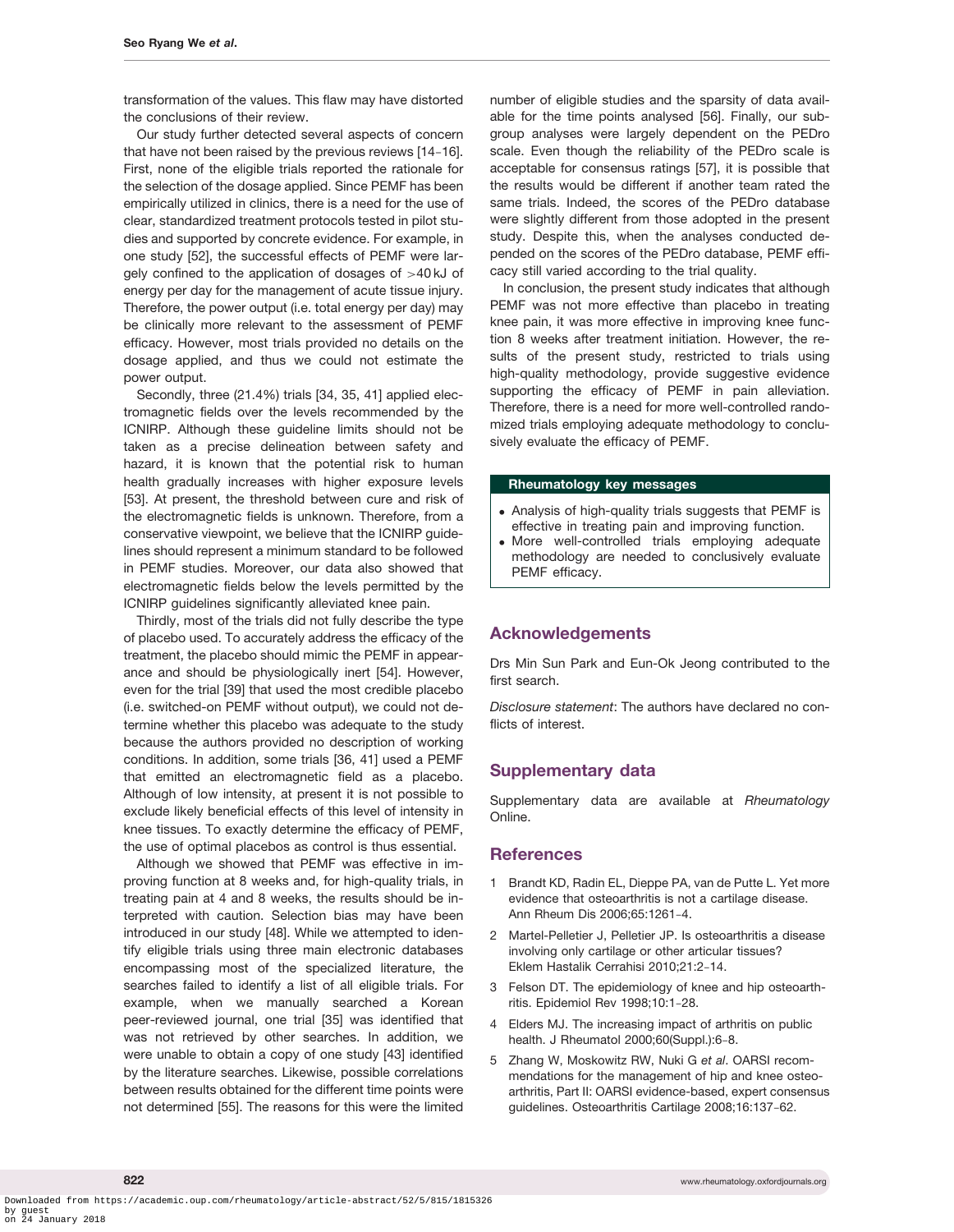- <span id="page-8-0"></span>6 Zhang W, Moskowitz RW, Nuki G et al. OARSI recommendations for the management of hip and knee osteoarthritis, part I: critical appraisal of existing treatment guidelines and systematic review of current research evidence. Osteoarthritis Cartilage 2007;15:981-1000.
- 7 Zhang W, Nuki G, Moskowitz RW et al. OARSI recommendations for the management of hip and knee osteoarthritis: part III: changes in evidence following systematic cumulative update of research published through January 2009. Osteoarthritis Cartilage 2010;18:476-99.
- 8 Pendleton A, Arden N, Dougados M et al. EULAR recommendations for the management of knee osteoarthritis: report of a task force of the Standing Committee for International Clinical Studies Including Therapeutic Trials (ESCISIT). Ann Rheum Dis 2000;59:936-44.
- 9 Van Nguyen JP, Marks R. Pulsed electromagnetic fields for treating osteoarthritis. Physiotherapy 2002;88:458-70.
- 10 Trock DH, Bollet AJ, Dyer RH. A double blind trial of the clinical effects of pulsed electromagnetic fields in osteoarthritis. J Rheumatol 1993;20:456-60.
- 11 Trock DH, Bollet AJ, Markoll R. The effect of pulsed electromagnetic fields in the treatment of osteoarthritis of the knee and cervical spine. Report of randomized, double blind, placebo controlled trials. J Rheumatol 1994; 21:1903-11.
- 12 Pfeiffer K. Pulsed electromagnetic field therapy in the management of knee OA. Ann Rheum Dis 2001;60:717.
- 13 Jordan KM, Arden NK, Doherty M et al. EULAR Recommendations 2003: an evidence based approach to the management of knee osteoarthritis: report of a Task Force of the Standing Committee for International Clinical Studies Including Therapeutic Trials (ESCISIT). Ann Rheum Dis 2003;62:1145-55.
- 14 McCarthy CJ, Callaghan MJ, Oldham JA. Pulsed electromagnetic energy treatment offers no clinical benefit in reducing the pain of knee osteoarthritis: a systematic review. BMC Musculoskelet Disord 2006;7:51.
- 15 Bjordal JM, Johnson MI, Lopes-Martins RA et al. Short-term efficacy of physical interventions in osteoarthritic knee pain. A systematic review and meta-analysis of randomised placebo-controlled trials. BMC Musculoskelet Disord 2007;8:51.
- 16 Vavken P, Arrich F, Schuhfried O, Dorotka R. Effectiveness of pulsed electromagnetic field therapy in the management of osteoarthritis of the knee: a meta-analysis of randomized controlled trials. J Rehabil Med 2009;41:406-11.
- 17 U.S. Department of Health and Human Services. Guidance for Industry—E 10 Choice of Control Group and Related Issues in Clinical Trials, U.S. Food and Drug Administration. [http://www.fda.gov/](http://www.fda.gov/RegulatoryInformation/Guidances/ucm125802.htm) [RegulatoryInformation/Guidances/ucm125802.htm](http://www.fda.gov/RegulatoryInformation/Guidances/ucm125802.htm) (30 December 2011, date last accessed).
- 18 Deeks JJ, Higgins JPT, Altman DG. Analyzing and presenting results. In: Higgins JPT, Green S, eds. Cochrane Handbook for Systematic Reviews of Interventions 4.2.6. Chichester, UK: John Wiley & Sons, Ltd, 2006:97-166.
- 19 International Commission on Non-Ionizing Radiation Protection. Guidelines for limiting exposure to time-varying electric, magnetic, and electromagnetic fields (up to 300GHz). Health Phys 1998;74:494-522.
- 20 PEDro scale. Physiotherapy Evidence Database. [http://](http://www.pedro.org.au/english/20downloads/pedro-scale) [www.pedro.org.au/english/%20downloads/pedro-scale](http://www.pedro.org.au/english/20downloads/pedro-scale) (30 December 2011, date last accessed).
- 21 Moseley AM, Herbert RD, Sherrington C, Maher CG. Evidence for physiotherapy practice: a survey of the Physiotherapy Evidence Database (PEDro). Aust J Physiother 2002;48:43-9.
- 22 Maher CG, Sherrigton C, Herbert RD, Moseley AM, Elkins M. Reliability of the PEDro scale for rating quality of randomized controlled trials. Phys Ther 2003;83: 713-21.
- 23 Hedges LV. Distribution theory for Glass's estimator of effect size and related estimators. J Educ Stat 1981;6: 107-28.
- 24 DerSimonian R, Laird N. Meta-analysis in clinical trials. Control Clin Trials 1986;7:177-88.
- 25 Higgins JP, Thompson SG, Deeks JJ, Altman DG. Measuring inconsistency in meta-analyses. BMJ 2003; 327:557-60.
- 26 Jüni P, Witschi A, Bloch R, Egger M. The hazards of scoring the quality of clinical trials for meta-analysis. JAMA 1999;282:1054-60.
- 27 Jadad AR, Moore RA, Carroll D et al. Assessing the quality of reports of randomized clinical trials: is blinding necessary? Control Clin Trials 1996;17:1-12.
- 28 Higgins JP, Thompson SG. Controlling the risk of spurious findings from meta-regression. Stat Med 2004;23: 1663-82.
- 29 Egger M, Davey Smith G, Schneider M, Minder C. Bias in meta-analysis detected by a simple, graphical test. BMJ 1997;315:629-34.
- 30 Jezek J, Laznicky J, Kyjovsky A. Pulsatile magnetic field with the framework of comprehensive spa treatment in patients with clinically manifest gonarthritis. Fysiatr Revmatol Vestn 1990;68:203-8.
- 31 Jacobson JI, Gorman R, Chaviano F et al. Pico Tesla range magnetic fields tested in four site, double blind clinical study for treatment of osteoarthritic knees. Gazz Med Ital Arch Sci Med 2001;160:9-29.
- 32 Piptone N, Scott DL. Magnetic pulse treatment for knee osteoarthritis: a randomised, double-blind, placebo-controlled study. Curr Med Res Opin 2001;17: 190-6.
- 33 Nicolakis P, Kollmitzer J, Crevenna R et al. Pulsed magnetic field therapy for osteoarthritis of the knee—a double-blind sham-controlled trial. Wien Klin Wochenschr 2002;114:678-84.
- 34 Tejero Sánchez M, Muniesa Portolés M, Díaz Santos P et al. Effects of magnetotherapy in knee pain secondary to knee osteoarthritis. A prospective double-blind study. Patol Aparato Locomotor 2003;1:190-5.
- 35 Lee JC, Park JJ, Sheen DH et al. Effect of pulsed electromagnetic fields in the treatment of knee osteoarthritis. Report of double-blind, placebocontrolled, randomized trial. J Korean Rheum Assoc 2004; 11:143-50.
- 36 Thamsborg G, Florescu A, Oturai P et al. Treatment of knee osteoarthritis with pulsed electromagnetic fields: a randomized, double-blind, placebo-controlled study. Osteoarthritis Cartilage 2005;13:575-81.